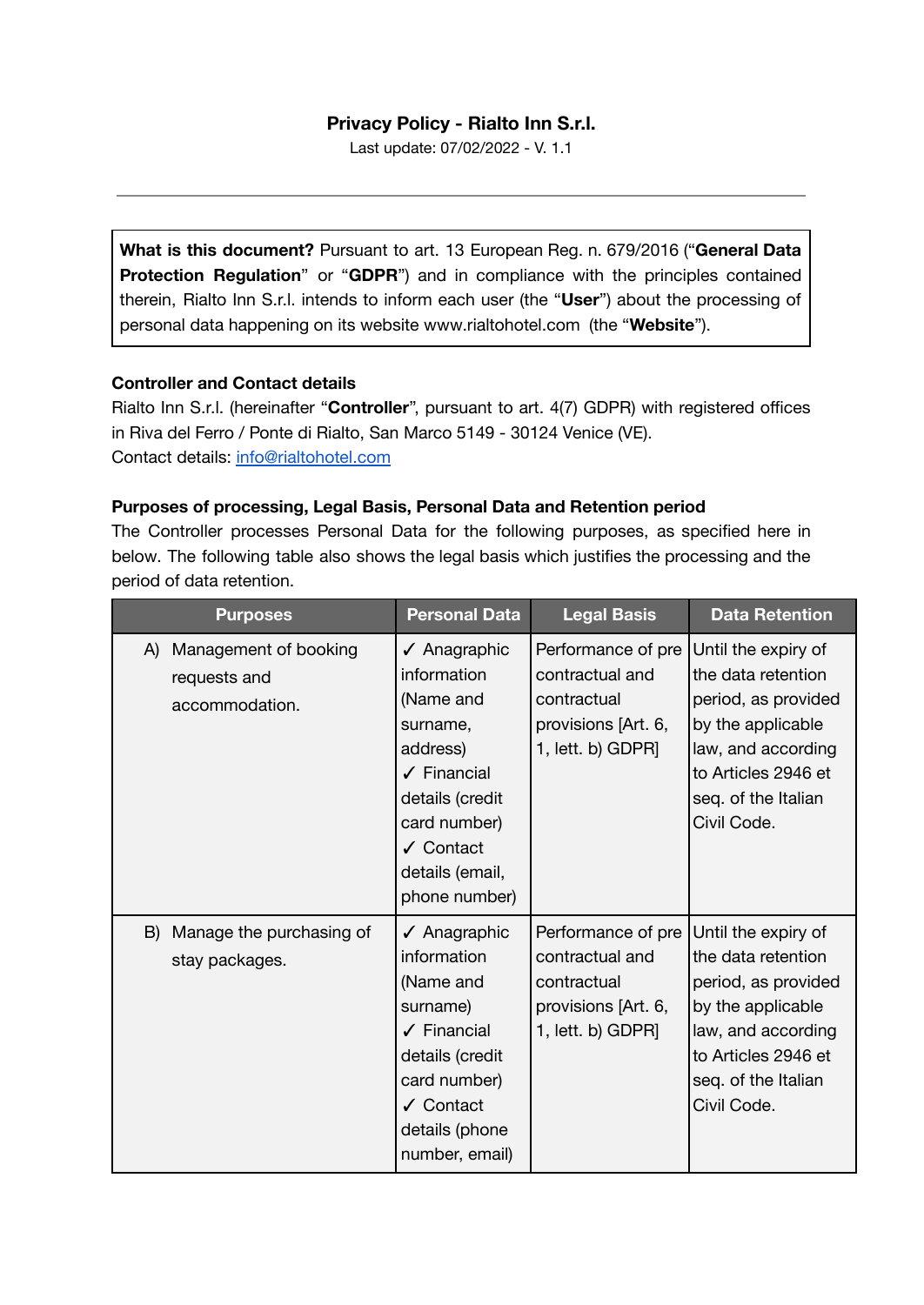| C  | Manage the requests of<br>booking changing.                                                             | ✔ Contact<br>details (email)<br>✔ Booking ID<br>number                                                                               | Performance of pre<br>contractual and<br>contractual<br>provisions [Art. 6,<br>1, lett. b) GDPR] | Until the expiry of<br>the data retention<br>period, as provided<br>by the applicable<br>law, and according<br>to Articles 2946 et<br>seq. of the Italian<br>Civil Code. |
|----|---------------------------------------------------------------------------------------------------------|--------------------------------------------------------------------------------------------------------------------------------------|--------------------------------------------------------------------------------------------------|--------------------------------------------------------------------------------------------------------------------------------------------------------------------------|
| D) | Respond to information<br>requests.                                                                     | √ Anagraphic<br>information<br>(Name and<br>surname)<br>✔ Contact<br>details (email,<br>phone number)                                | Consent [Art. 6, 1,<br>lett. a) GDPR]                                                            | For the period of<br>time necessary to<br>answer the User.                                                                                                               |
| E) | Send materials for marketing<br>purposes (by mail, SMS or<br>email).                                    | $\sqrt{\phantom{a}}$ Anagraphic<br>information<br>(Name and<br>surname,<br>address)<br>✔ Contact<br>details (email,<br>phone number) | Consent [Art. 6, 1,<br>lett. a) GDPR]                                                            | Until withdrawal of<br>consent and, in any<br>case, not later than<br>24 months from the<br>date of last contact.                                                        |
| F) | Allow the Controller to<br>accomplish all formalities<br>required by law.                               | $\sqrt{}$ Anagraphic<br>information<br>(Name and<br>surname.<br>address)<br>√ Contact<br>details (email)                             | Legal obligation<br>[Art. 6, 1, lett. c)<br>GDPR]                                                | Until the expiry of<br>the data retention<br>period, as provided<br>by the applicable<br>law.                                                                            |
|    | G) Improve the Website by<br>analyzing how Users<br>navigate and/or use the<br>Website.                 | $\checkmark$ IP Address                                                                                                              | Legitimate interest<br>[Art. 6, 1, lett. f)<br>GDPR <sub>]</sub>                                 | Not applicable<br>(aggregate or<br>anonymous data).                                                                                                                      |
|    | H) Detecting or preventing<br>fraudulent activity and<br>exercising the Controller's<br>rights in Court | ✔ Anagraphic<br>information<br>(Name and<br>surname)<br>√ Contact<br>details (email)                                                 | Legitimate interest<br>[Art. 6, 1, lett. f)<br>GDPR]                                             | 10 years.                                                                                                                                                                |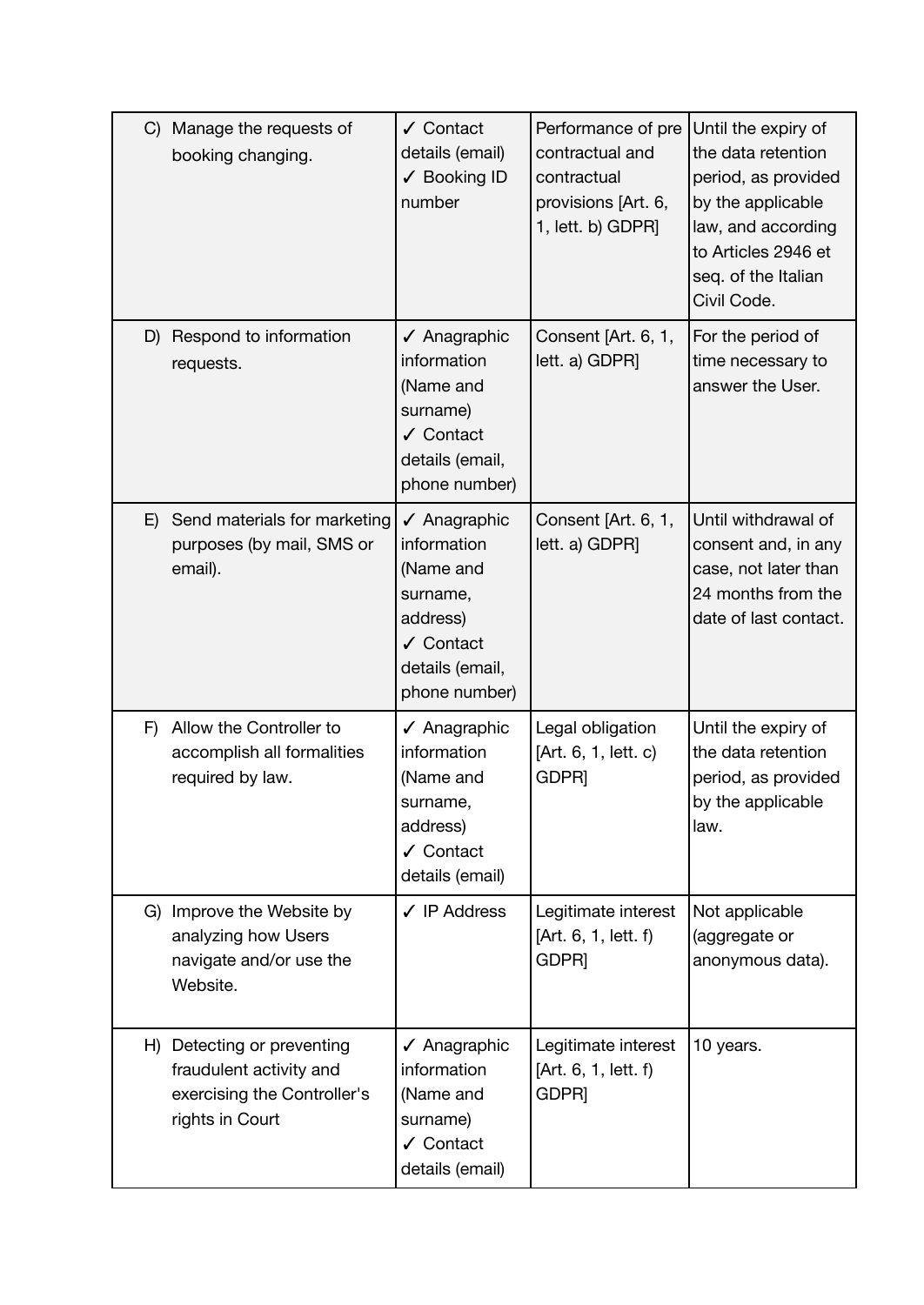| $\checkmark$ IP Address |  |
|-------------------------|--|
|                         |  |
| $\checkmark$ domain     |  |
| names of User's         |  |
| computer.               |  |
| √ URI Address           |  |
| (Uniform                |  |
| Resource                |  |
| Identifier) of          |  |
| booking request         |  |
| and the time of         |  |
| the request.            |  |

The processing of Personal Data referred to in points (A) to (C) is necessary for the performance of the contract signed by the User, or in order to take steps at request prior to entering into a contract with the User. Any refusal makes it impossible for the Controller to fulfil that purpose.

The processing of Personal Data referred to in points (D) and (E) is voluntary. The absence of User's consent shall have no impact on the completion of the contract.

# **Processing modalities**

The processing of Personal Data will take place through automated and/or manual tools in order to ensure proper security measures to prevent access, disclosure, loss, incorrect, illegal or unauthorized use of data.

# **Data sharing**

Personal Data may be shared with the following external subjects: (i) Internet service providers, software companies and platforms used by the Controller as communication and promotion channel or for booking services (e.g. Nozio S.r.l. for booking service, whose privacy policy is available at the following *link*); ii) consultants and other third-party service providers who perform services for the Controller and require access to such information to do that job; iii) authorities, government agencies, or judicial courts to meet any applicable law, regulation, legal process, or enforceable governmental request.

These subjects act as autonomous Data Controllers or Data Processors. In the latter case, the Controller has signed a contract pursuant to Art. 28 GDPR (Data Protection Agreement or "DPA").

The list of data processors is available by sending a request to Data Controller at [info@rialtohotel.com.](mailto:info@rialtohotel.com)

Personal Data will also be processed by the Controller's internal staff authorised to do so pursuant to Article 29 of the GDPR.